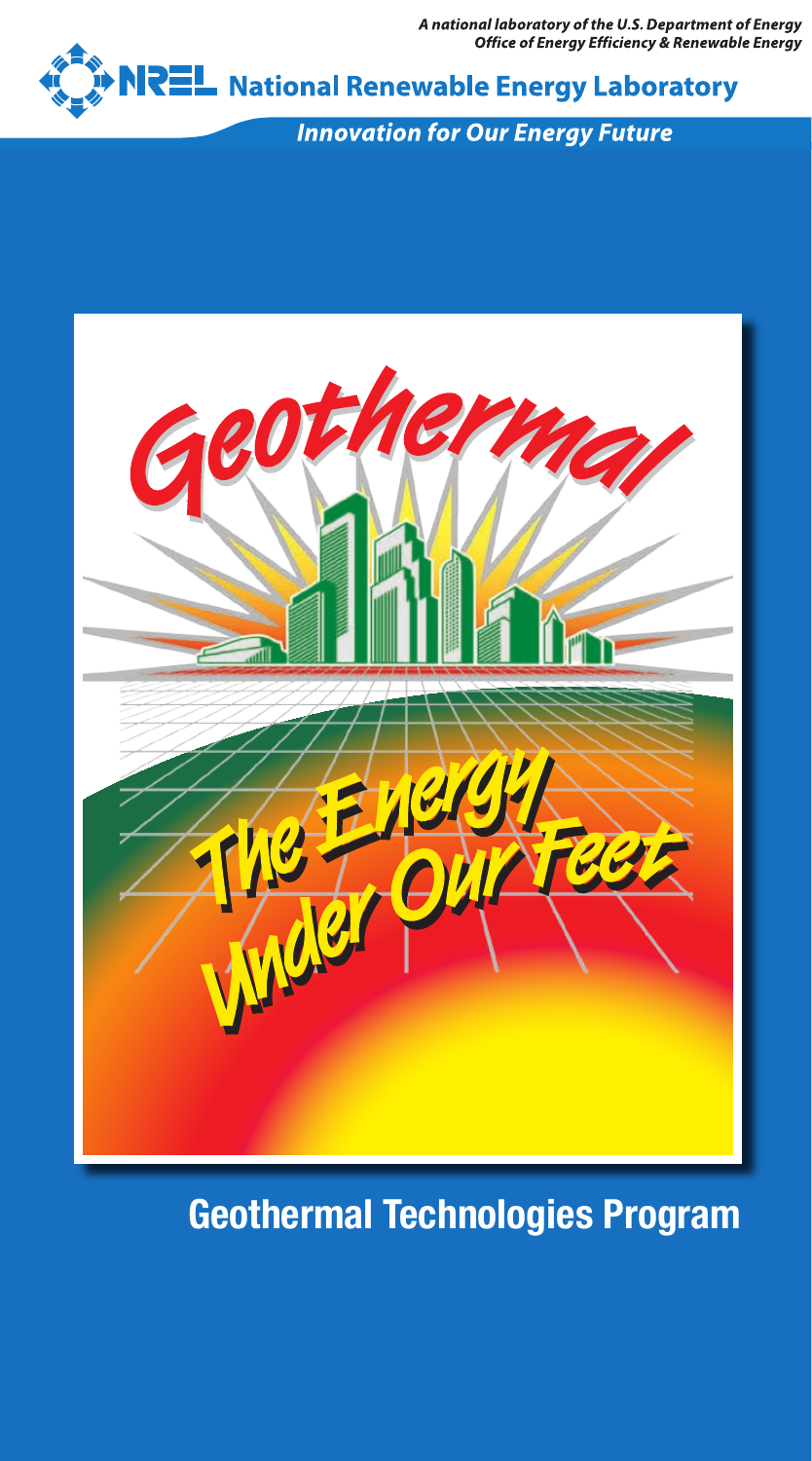The Earth houses a vast energy supply in the form of geothermal resources.<br>Domestic resources are equivalent to a 30,000-year energy supply at our current rate for the United States! In fact, geothermal energy is used in all 50 U.S. states today. While the entire resource base cannot be recovered, the recovery of even a very small percentage of this heat would make a large difference to the nation's energy supplies. New-low temperature electric generation technology may greatly expand the geothermal resources that can be developed economically today.





Note: U.S. Total Resource Base from Characterization of U.S. Energy Resources and Reserves, December 1989, U.S. Department of Energy, DOE/CE-0279. Data for "Estimated Accessible Geothermal Resource" and "Estimated Developable Resource" are from Table 1.

Energy resources are traditionally classified according to the degree of certainty and the economic feasibility of exploiting the particular resource. The U.S. Geological Survey (USGS) and the U.S. Department of Energy (DOE) have used such identifying terms for resource classification. Following are simple definitions of these classification terms:

**U.S. Total Resource Base** – Resource base is all of a given material in the Earth's crust, whether its existence is known or unknown and regardless of cost considerations<sup>a</sup>.

Estimated Accessible Geothermal Resource – The accessible resource base for geothermal energy is that part of the resource base shallow enough to be reached by production drilling in the foreseeable future<sup>a</sup>.

**Estimated Developable Resource** – This category is the subset of the accessible resource base that the workshop experts believe likely to be developed in future years.

a Source: Assessment of Geothermal Resources of the United States – 1978, USGS Circular 790.

This brochure is based on *Geothermal – The Energy Under Our Feet, Geothermal Resources Estimates for the United States*, NREL/TP-840-40665, November 2006.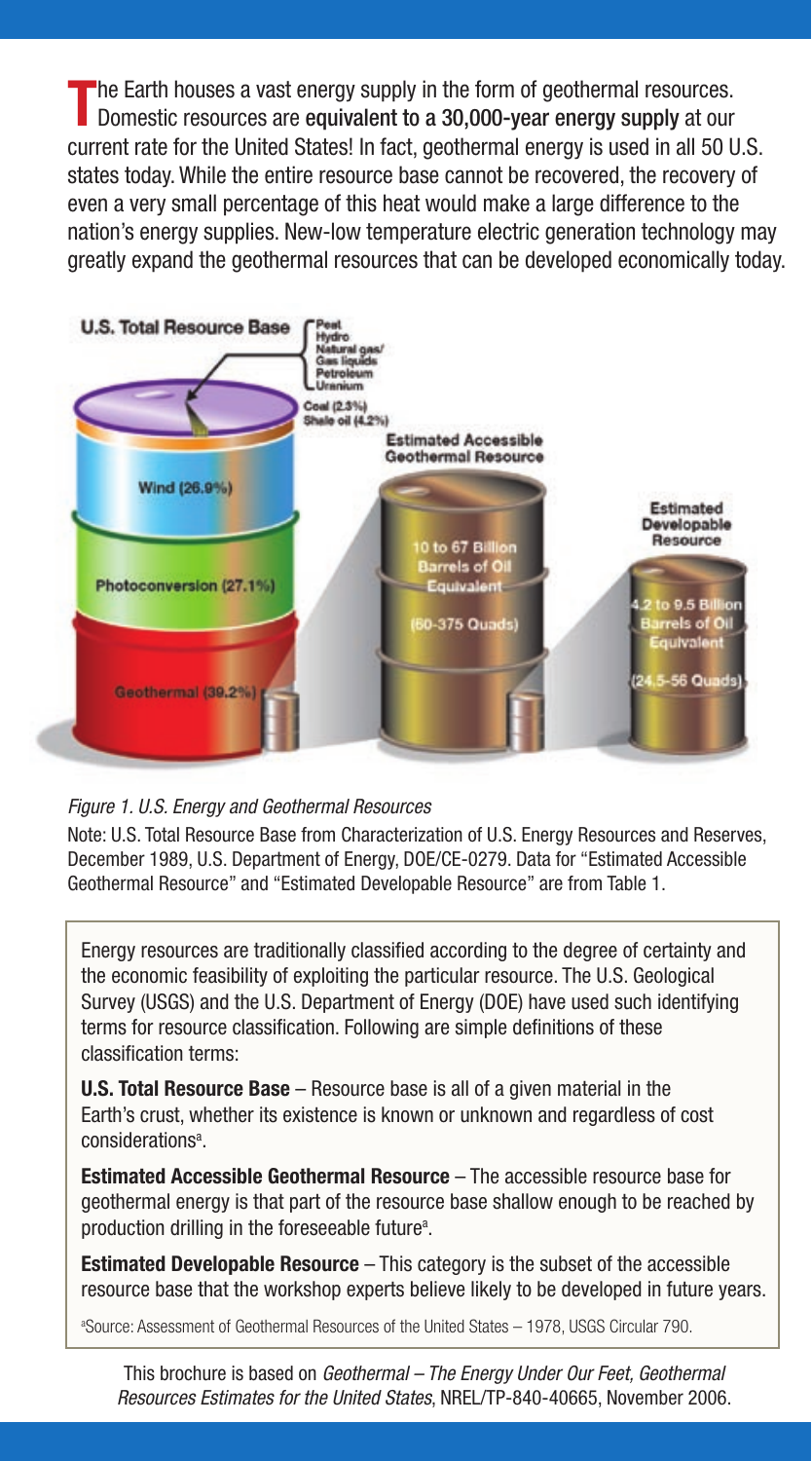#### Table 1. Findings by Resource Category

|                                                                                 |                                                                |                      | <b>Estimated Developable Resource*</b> |               |               |
|---------------------------------------------------------------------------------|----------------------------------------------------------------|----------------------|----------------------------------------|---------------|---------------|
|                                                                                 | <b>Estimated</b><br><b>Accessible</b><br><b>Resource (MWe)</b> | 2006<br>(Actual MWe) | 2015<br>(MWe)                          | 2025<br>(MWe) | 2050<br>(MWe) |
| <b>Shallow Hydrothermal</b><br>(Identified) $>90^{\circ}$ C/194 $^{\circ}$ F    | 30,000                                                         | 2,800                | 10,000                                 | 20,000        | 30,000        |
| <b>Shallow Hydrothermal</b><br>(Unidentified) $>150^{\circ}$ C/302 $^{\circ}$ F | 120,000                                                        |                      | <b>TBD</b>                             | <b>TBD</b>    | <b>TBD</b>    |
| Co-Produced &<br>Geopressured                                                   | >100,000                                                       | $2^3$                | 10,000 to<br>15,000                    | 70,000        | >100,000      |
| <b>Deep Geothermal</b>                                                          | 1,300,000 to<br>13,000,000                                     | $\bf{0}$             | 1000                                   | 10,000        | 130,000       |
| <b>Thermal Uses</b>                                                             | (MWt)                                                          | (MWt)                | (MWt)                                  | (MWt)         |               |
| <b>Direct Uses</b>                                                              | >60,000                                                        | 620                  | 1600                                   | 4,200         | 45,000        |
| <b>Geothermal Heat Pumps</b>                                                    | >1,000,000                                                     | 7,385                | 18,400                                 | 66,400        | >1,000,000    |
| <b>GHP<sup>6</sup> Avoided Power</b>                                            | 120,000                                                        | 880                  | 2,100                                  | 8,000         | 120,000       |

\* *These resource estimates represent a consensus of a group of experts who considered existing resource assessments. There is considerable uncertainty in the estimates as many resources are hidden, and exploration to date has been relatively limited. The figures shown above are not a resource assessment, but, even with uncertainty, clearly show that the U.S. geothermal resource is a very large and important domestic energy source.*

#### Table 2. Co-Produced and Geopressured Resources (estimated developable resources)

|                    | 2015                | 2025                 | 2050                 |
|--------------------|---------------------|----------------------|----------------------|
| <b>Co-Produced</b> | 5,000 MWe           | 10,000 to 20,000 MWe | 30,000 to 40,000 MWe |
| Geopressured       | 5,000 to 10,000 MWe | 50,000 to 60,000 MWe | 70,000 to 80,000 MWe |



*Enhanced Oil Recovery – Using co-produced geothermal fluids for power production from oil and gas wells can extend the economic life of these wells, thus contributing more domestic production.*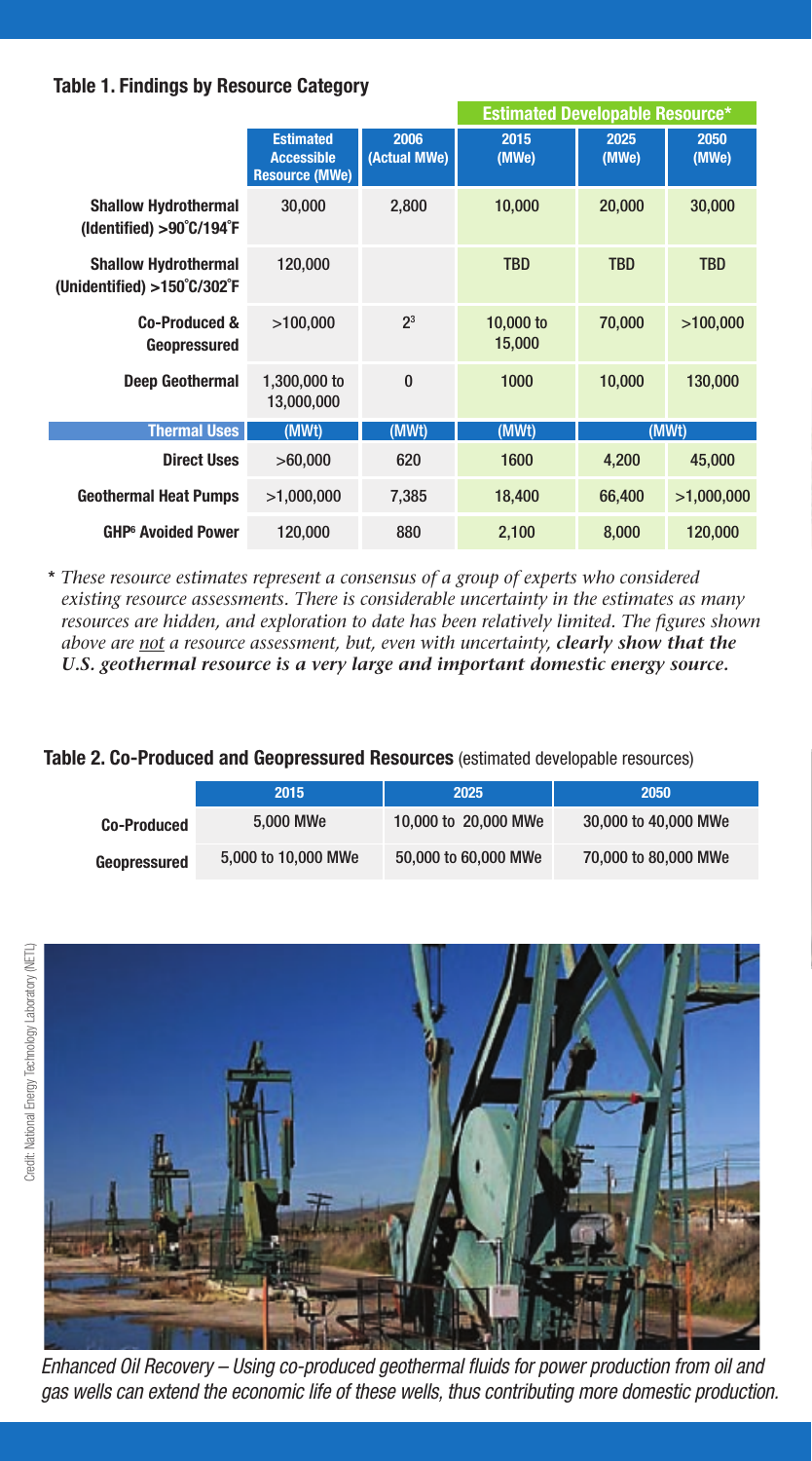Table 3. Energy Equivalents by Resource Category (see full report for calculation method)

| <b>Resource Category</b>                                                     | <b>Estimated Accessible Resource</b>  | <b>Estimated Developable Resource - 2050</b> |  |
|------------------------------------------------------------------------------|---------------------------------------|----------------------------------------------|--|
| <b>Shallow Hydrothermal</b><br>(Identified) $>90^{\circ}$ C/194 $^{\circ}$ F | 0.81 Quads<br>135 million BOE         | 0.81 Quads<br>135 million BOE                |  |
| <b>Shallow Hydrothermal</b><br>(Unidentified) >150°C/302°F                   | 3.2 Quads<br>540 million BOE          |                                              |  |
| Co-Produced &<br>Geopressured                                                | 2.7 Quads<br>450 million BOE          | 2.7 Quads<br>450 million BOE                 |  |
| <b>Deep Geothermal</b>                                                       | 35.1 to 351 Quads<br>5.8 to 58.5 BBOE | 3.5 to 35 Quads<br>0.58 to 5.8 BBOE          |  |
| <b>Direct Use</b>                                                            | 0.88 Quads<br>150 million BOE         | 15 Quads<br>112.5 million BOE                |  |
| <b>Geothermal Heat Pumps</b><br>(GHP)                                        | 15 Quads<br>2.5 billion BOE           | 15 Quads<br>2.5 BB0E                         |  |
| <b>GHP<sup>6</sup> Avoided Power</b>                                         | 1.8 Quads<br>300 million BOE          | 1.8 Quads<br>300 million BOE                 |  |
| Total                                                                        | 60-375 Quads<br>10-67 billion BOE     | 24.5 to 56 Quads<br>4.2 to 9.5 billion BOE   |  |

#### Energy Comparison Information

U.S annual energy consumption equals about 100 quads (EIA, 2004).

U.S annual electricity production equals about 40 quads (EIA, 2004).

U.S. petroleum demand equals about 21 million bbl/day, 7.67 billion bbl/yr (EIA, 2004).

World petroleum demand equals about 84 million bbl/day, 30 billion bbl/yr (EIA, 2004).

#### Energy Equivalents

1 Quad  $= 0.170$  billion barrels of oil, 170 million barrels of oil

1 Quad  $=$  45 million short tons of coal

1 Quad  $=$  1 trillion cubic ft. of dry natural gas

1000 KWh  $= 0.59$  barrels of crude oil

1000 KWh  $= 0.15$  short tons (300 lb.) of coal

1000 KWh  $= 3,300$  cubic ft. of dry natural gas

1 barrel of crude oil  $= 1.700$  kWh

1 barrel of crude oil  $= 5,600$  cubic feet of dry natural gas

1 barrel of crude oil  $= 0.26$  short tons (520 pounds) of coal.



*The Nation's geothermal resources represent a huge energy resource, providing the U.S. with various ways to use them and enhance national security, and economic and environmental health.*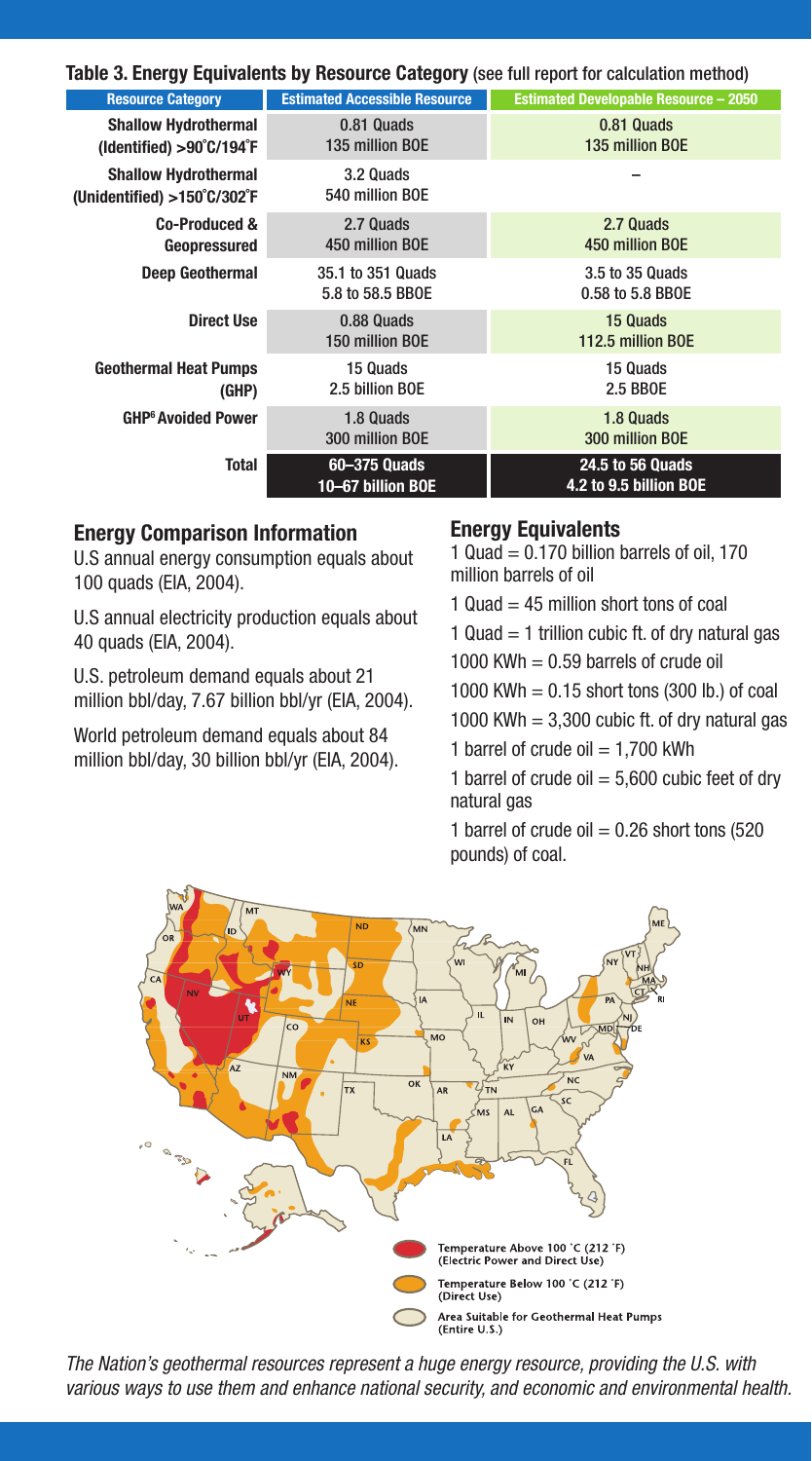Use of domestic geothermal energy resources has strategic value for the nation. Geothermal



generation



Baseload power production, having high capacity factors





**I** Distributed energy systems with modular and shorter development timeframe advantages

Coproduction and enhanced oil recovery, thus gaining more elec.

and oil

Direct-use for building energy needs



**Ethanol and biodiesel** production – thermal energy requirements



 $\triangle$  Hydrogen production via off-peak electrolysis





**A** Mineral recovery, such as silica and zinc – both strategic minerals in short supply



▲ Rural economic development – aquaculture and horticulture, and lumber drying

**Climate change help - by offsetting needs for** fossil-fueled power plants

# Geothermal Technologies Program